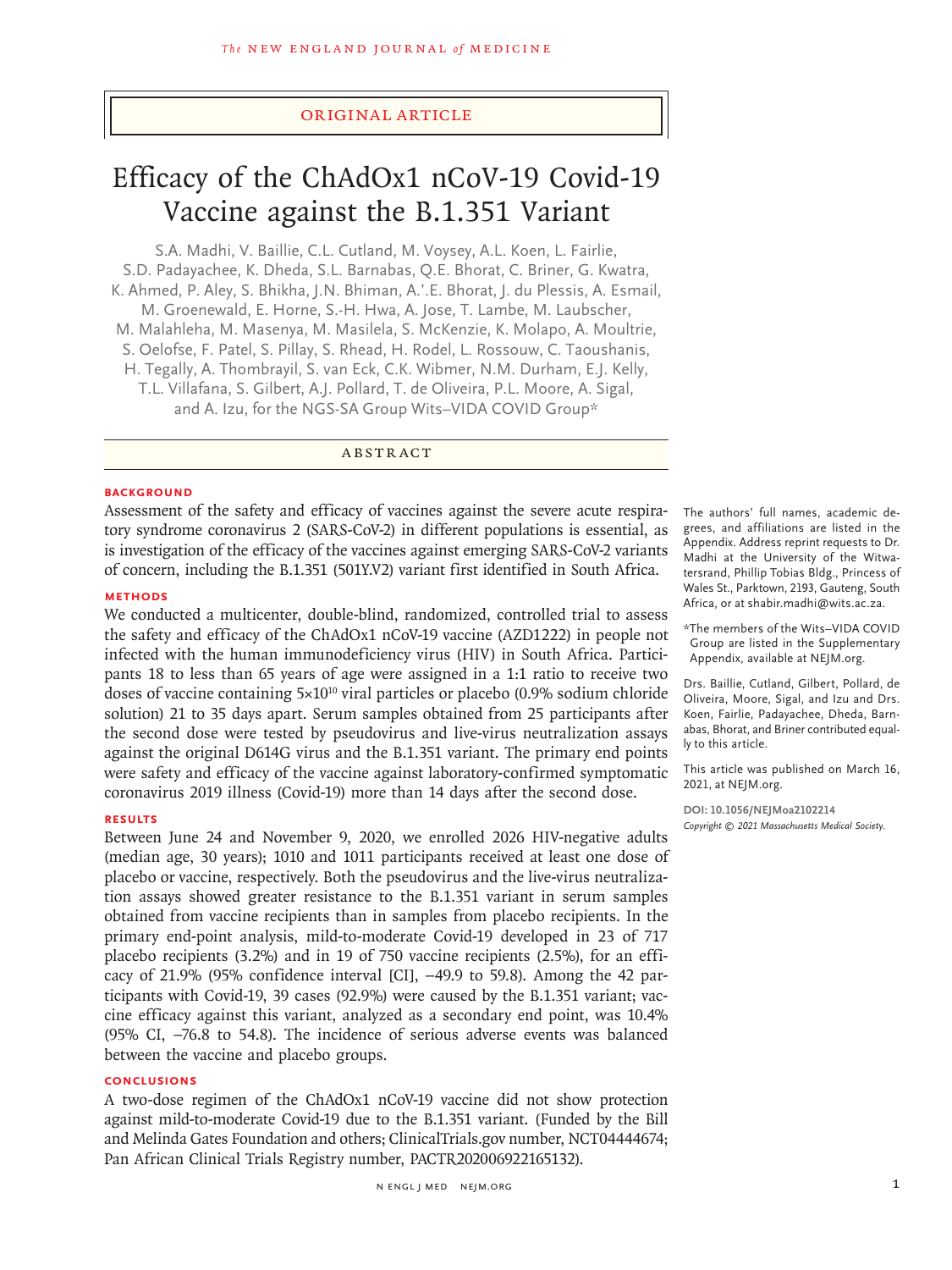EVELOPMENT OF VACCINES TO PREVENT<br>
coronavirus disease 2019 (Covid-19) has<br>
occurred with unprecedented speed.<sup>1-4</sup><br>
ChAdOx1 nCoV-19, a replication-deficient chimcoronavirus disease 2019 (Covid-19) has occurred with unprecedented speed.<sup>1-4</sup> ChAdOx1 nCoV-19, a replication-deficient chimpanzee adenoviral vector containing the sequence for the severe acute respiratory syndrome coronavirus 2 (SARS-CoV-2) structural surface glycoprotein antigen, is one of six Covid-19 vaccines based on different platforms that have been authorized for emergency use, $5-11$  with efficacy results for two additional vaccines having recently been reported.<sup>12,13</sup>

Meanwhile, the SARS-CoV-2 spike gene has accumulated mutations within the receptorbinding domain (RBD) and the N-terminal domain (NTD).<sup>14,15</sup> These domains are major targets of the antibody response elicited by the vaccines. The RBD mutations include the N501Y mutation, which is associated with increased affinity of SARS-CoV-2 to the angiotensin-converting enzyme 2 (ACE2) receptor. $16$  In contrast, the E484K and K417N RBD mutations and mutations in the NTD have been associated with neutralizing antibody escape.17 The B.1.1.7 (N501Y.V1) lineage, first identified in the United Kingdom, includes the N501Y mutation, which has been associated with 53% increased transmissibility.<sup>18</sup> Neutralizing antibody activity elicited by infection or by mRNA vaccines against the B.1.1.7 variant are largely unaffected.<sup>19</sup> The B.1.1.7 variant, however, has now evolved to include the E484K mutation in the United Kingdom.20

The B.1.351 (N501Y.V2) lineage first identified in South Africa contains the three RBD mutations and five additional NTD mutations.<sup>14,15</sup> The sensitivity of B.1.351 to neutralizing antibodies from convalescent donors infected with the prototype lineage virus, assessed with a spikepseudovirus neutralization assay, indicated that 48% of serum samples were unable to neutralize B.1.351, with the rest showing a reduction in neutralization titers by a factor of  $3$  to  $86$ .<sup>21</sup> This finding was corroborated by a live-virus neutralization assay, with reduction in antibody activity ranging from a factor of 6 to complete knockout for the B.1.351 variant. $14$  Another independent lineage of SARS-CoV-2 (P.1) also containing the E484K, K417N, and some B.1.351 NTD mutations has been identified in Brazil.<sup>22,23</sup>

A pooled analysis of the efficacy of the ChAdOx1 nCoV-19 vaccine in the United Kingdom, Brazil, and South Africa, performed before the emergence of the B.1.351 and P.1 variants, reported an overall vaccine efficacy of 66.7% (95.8% confidence interval [CI], 57.4 to  $74.0$ ).<sup>24</sup> Recent analysis of the efficacy of the ChAdOx1 nCoV-19 vaccine against the B.1.1.7 variant in the United Kingdom was 74.6% (95% CI, 41.6 to 88.9).<sup>25</sup>

Here, we report findings from a multicenter phase 1b–2 trial in South Africa evaluating the safety, immunogenicity, and efficacy of the ChAdOx1 nCoV-19 vaccine in preventing symptomatic Covid-19. This interim analysis is limited to addressing the primary objective evaluating safety and the primary and key secondary objectives evaluating vaccine efficacy, including efficacy specifically against the B.1.351 variant. Furthermore, we report on immunogenicity of ChAdOx1 nCoV-19 and on post hoc pseudovirus and live-virus neutralization assay investigations of the sensitivity of the original D614G virus and the B.1.351 variant to vaccine-elicited antibodies.

#### Methods

**Trial Objectives, Participants, and Oversight** In this multisite, double-blind, randomized, placebo-controlled trial conducted in South Africa, we assessed the safety and efficacy of two standard doses of the ChAdOx1 nCoV-19 vaccine, administered 21 to 35 days apart, as compared with saline (0.9% sodium chloride) placebo. Adults 18 to less than 65 years of age, with no or well-controlled chronic medical conditions, were eligible for participation. Included among the participants were 70 HIV-negative persons enrolled as group 1, in whom intensive safety and immunogenicity studies were planned. Key exclusion criteria were human immunodeficiency virus (HIV) positivity at screening (for the efficacy cohort), previous or current laboratoryconfirmed Covid-19, a history of anaphylaxis in relation to vaccination, and morbid obesity (bodymass index [BMI, the weight in kilograms divided by the square of the height in meters],  $\geq 40$ ). Detailed inclusion and exclusion criteria are provided in the Supplementary Appendix, available with the full text of this article at NEJM.org. The ChAdOx1 nCoV-19 vaccine was developed at the University of Oxford, which was responsible for the conduct and oversight of the trial (see the Supplementary Appendix).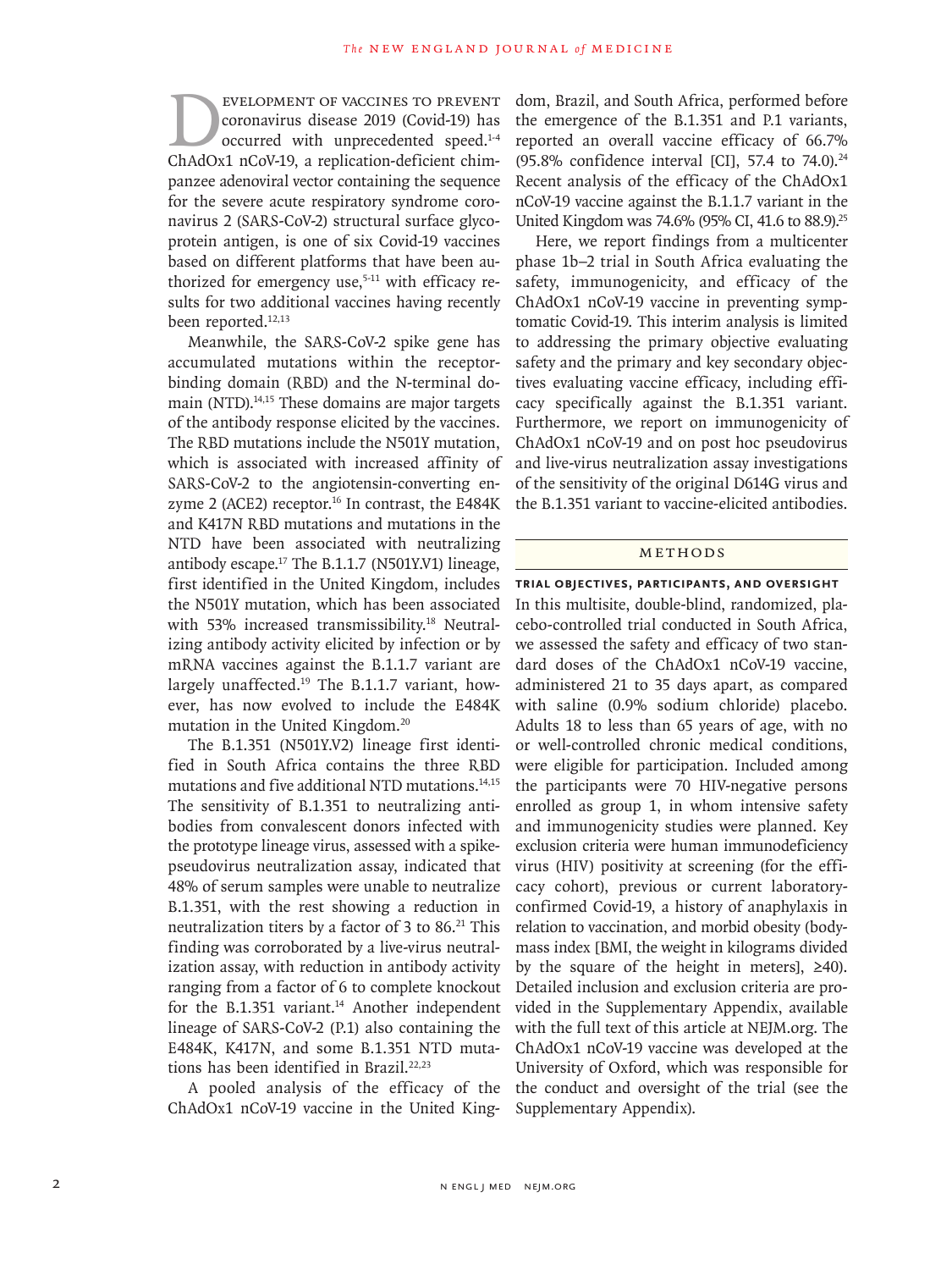The authors had full access to the trial data, confirm the accuracy and completeness of the data reported, and vouch for the fidelity of the trial to the protocol (available at NEJM.org). An independent data and safety monitoring committee reviewed efficacy and unblinded safety data. A local trial-safety physician reviewed all serious adverse events as they occurred. The trial was monitored by an external clinical research organization, which ensured adherence to the protocol.

The trial was reviewed and approved by the South African Health Products Regulatory Authority and by the ethics committees of the University of the Witwatersrand, Cape Town, Stellenbosch, and OxTREC before trial initiation. All participants were fully informed about the trial procedures and the possible risks, and all signed written informed consent documents before enrollment in the trial.

# **Trial Procedures**

Trial participants were randomly assigned to receive either a 0.33-to-0.5-ml dose (depending on the lot) of the ChAdOx1 nCoV-19 vaccine or placebo by intramuscular injection on the day of randomization and a second injection 21 to 35 days later. Injections were administered into the deltoid muscle of the nondominant arm, and participants were observed for 30 minutes after the injection for acute reactions. Injections were prepared and administered by site staff who were aware of participants' trial-group assignments but were not involved in any other trial procedures. Trial participants and all other trial staff remain unaware of trial-group assignments. Details of the trial procedures are provided in the protocol (pages 68–73). Follow-up is ongoing.

## **Safety**

The safety analysis evaluated the occurrence of solicited local and systemic reactogenicity within the first 7 days after an injection, unsolicited adverse events within 28 days after an injection, changes from baseline in safety laboratory measures, and serious adverse events. Further details of methods used to evaluate safety and reactogenicity are provided in the Supplementary Appendix. Adverse event data through January 15, 2021, are included in this report.

# **SARS-CoV-2 Testing, Whole-Genome Sequencing, and Genome Assembly**

Use of a nucleic acid amplification test for SARS-CoV-2 infection included sampling at routine scheduled visits (detailed in the protocol) and at nonroutine visits when participants had any symptom suggestive of Covid-19 illness. Participants were advised at the time of randomization as to which clinical symptoms should trigger a visit for investigation of possible SARS-CoV-2 infection (Table S1 in the Supplementary Appendix). In addition, short messages were sent to participants every 2 weeks as a reminder to present for investigation if they had symptoms. Details of nucleic acid amplification testing, wholegenome sequencing, and phylogenetic analysis are described in Supplementary Appendix.

# **Neutralization Assays**

SARS-CoV-2 serostatus at randomization was evaluated with the use of an IgG assay of the nucleoprotein (N), as described elsewhere.<sup>8</sup> For antibody-neutralization studies, pseudovirus neutralization assays (see the Methods section in the Supplementary Appendix) were performed at Monogram Biosciences, to prototype virus on serum samples obtained 2 weeks after the second dose of vaccine in 107 randomly selected ChAdOx1 nCoV-19 vaccine recipients who were seronegative for IgG N protein at enrollment.

To assess neutralization activity of vaccineelicited antibodies against B.1.351, serum samples from group 1 participants who had negative SARS-CoV-2 serostatus at enrollment and varying pseudovirus neutralization assay titers to the original D614G spike virus at 14 days after the second injection were tested with pseudovirus and live-virus neutralization assays for activity against the B.1.351 variant. $14,21$  Testing of neutralizing antibody activity against the original virus and the B.1.351 variant was undertaken before unblinding of trial-group assignments. The pseudovirus assays for neutralization activity against the original D614G spike, an RBD triple mutant (containing only K417N, E484K, and N501Y), and the B.1.351 spike were performed at the National Institute for Communicable Diseases (South Africa).<sup>14</sup> Live-virus neutralization assay testing was performed by a microneutralization focus-forming assay in Vero E6 cells at the African Health Research Institute, South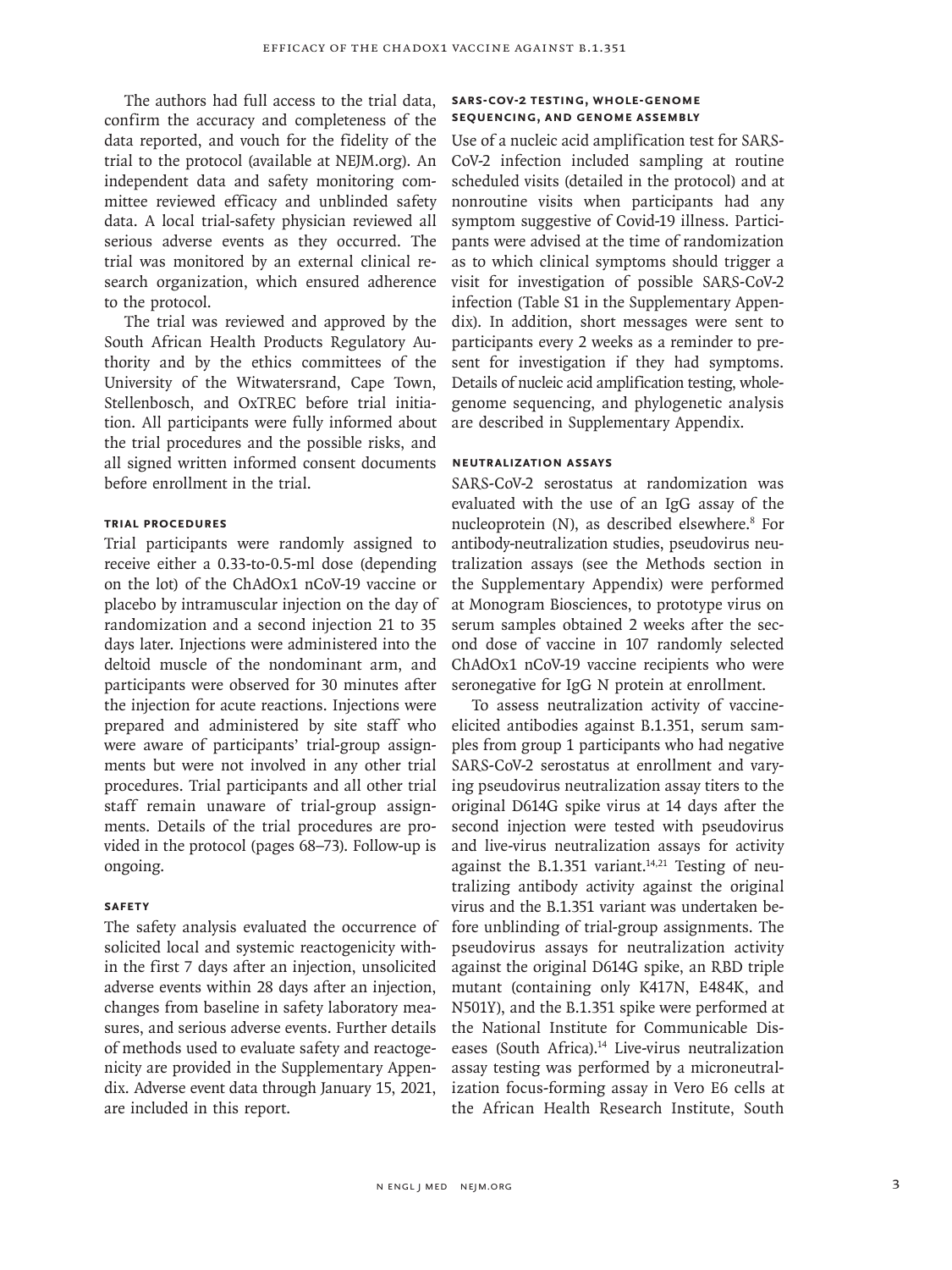Africa.14,21 Details of the pseudovirus and livevirus neutralization assays have been published and are described briefly in the Supplementary Appendix.<sup>14,21</sup>

# **Efficacy Objectives**

The primary end point was efficacy against nucleic acid amplification test–confirmed symptomatic Covid-19 with onset more than 14 days after the second injection in participants who were seronegative at randomization. Confirmed symptomatic Covid-19 and the grading of mild, moderate, and severe disease were prespecified and are defined in Tables S1 and S2. Covid-19 cases were evaluated by at least two physicians who were independent of the trial and were unaware of trial-group assignments. Discordant assessments were discussed between the two reviewers. Vaccine efficacy against the B.1.351 variant was a prespecified secondary objective.

Other secondary efficacy objectives included efficacy against Covid-19 in the overall population (including participants who were seropositive at randomization), efficacy specific to the baseline seropositive group, and efficacy against Covid-19 with onset more than 14 or more than 21 days after the first dose. Further details of secondary efficacy analyses are included in the Supplementary Appendix. Furthermore, a post hoc analysis was performed for the overall and seronegative populations, to evaluate vaccine efficacy against illness occurring more than 14 days after the first injection, with end-point cases restricted until October 31, 2020, as a proxy for non–B.1.351 variant Covid-19. The B.1.351 variant only began to be identified in the areas where the trial sites (Johannesburg and Tshwane in Gauteng, and Cape Metro in Western Cape Province) were based from mid-November 2020 onward (Fig. S1).<sup>15</sup>

# **Statistical Analysis**

Participants who received at least one dose of the ChAdOx1 nCoV-19 vaccine or placebo and who returned diary cards completed until day 7 after the first injection were included in the safety reactogenicity analysis. The occurrence of each solicited local and systemic reactogenicity sign and symptom for 7 days after vaccination, adverse events, and serious adverse events through January 15, 2021, are presented according to trial group.

**Figure 1 (facing page). Enrollment of Participants, Randomization, Vaccine or Placebo Administration, and Follow-up.**

NAAT denotes nucleic acid amplification test.

The primary efficacy analysis was end-point– driven for the composite of mild, moderate, or severe Covid-19 and required 42 cases to detect a vaccine efficacy of at least 60% (with a lower bound of 0% for the 95% confidence interval), with 80% power. Vaccine efficacy was calculated as 1 minus the relative risk, and 95% confidence intervals calculated with the Clopper–Pearson exact method are reported. Only participants in the per-protocol population (all participants who received two doses of vaccine or placebo and were grouped according to the injection they received, regardless of their planned group assignment) who were seronegative for SARS-CoV-2 at enrollment were included in the primary efficacy analysis. A sensitivity analysis was conducted that included seronegative participants in the modified intention-to-treat population (all participants who received two doses and were grouped by their planned assignment, irrespective of the injection they received). Confidence intervals reported in this article have not been adjusted for multiple comparisons.

# **RESULTS**

## **Participants**

We screened 3022 persons across seven sites and enrolled 2026 HIV-negative persons in the trial between June 24 and November 9, 2020. All participants except 5 who did not receive vaccine or placebo were included in the safety analysis. The initiation of enrollment coincided with the peak of the first Covid-19 wave in South Africa (Fig. S2). Overall, 1010 participants received the vaccine and 1011 received the placebo (Fig. 1). A total of 1467 seronegative participants (750 assigned to the vaccine and 717 to placebo) were eligible for the primary efficacy analysis; reasons for exclusion are listed in Figure 1.

The median age of the participants was 30 years, 56.5% identified as male, and the racial distribution included 70.5% Black Africans, 12.8% Whites, and 14.9% identifying as mixed race. Nineteen percent of participants were obese (BMI, 30 to 39.9), 42.0% were smokers,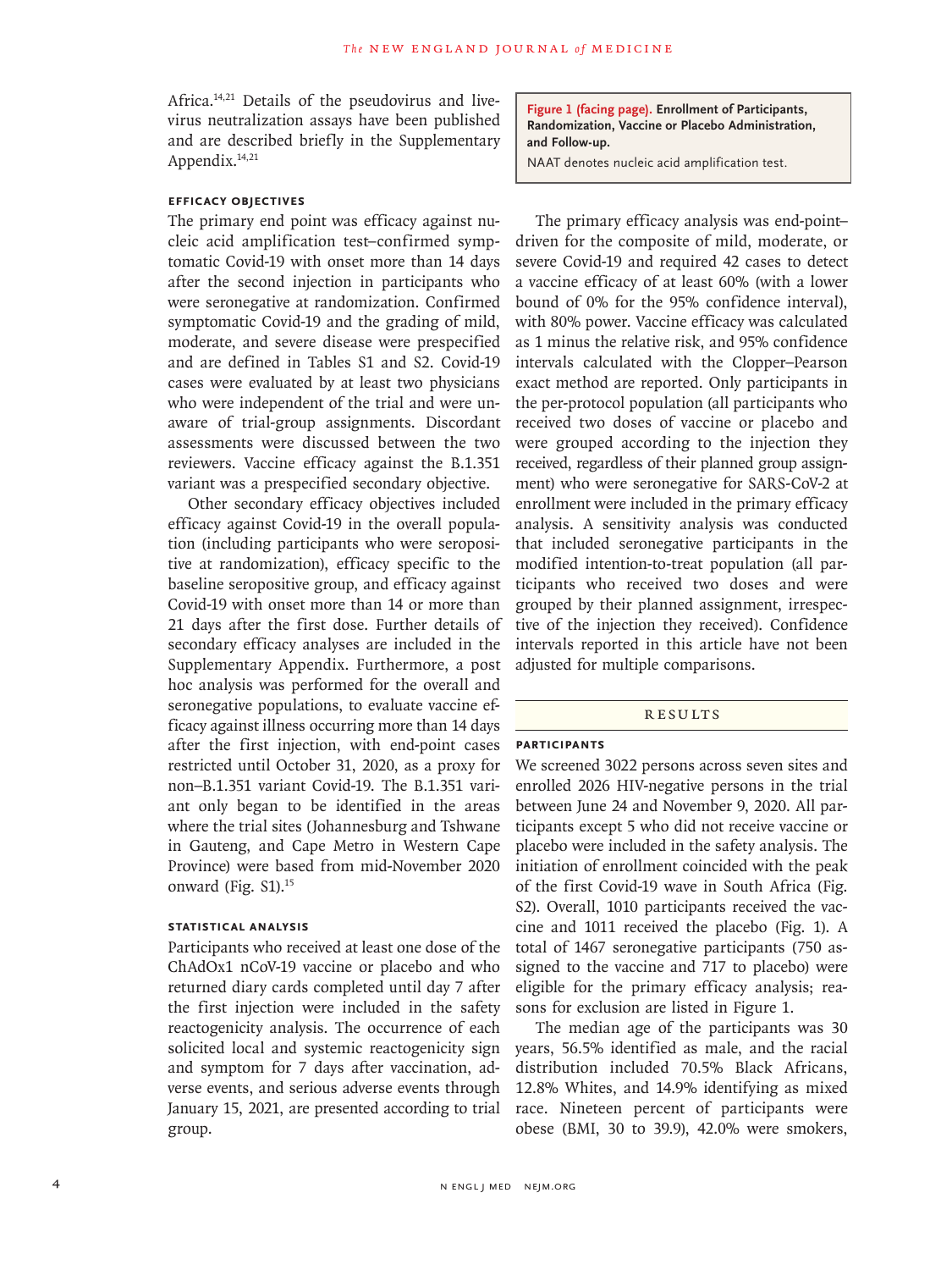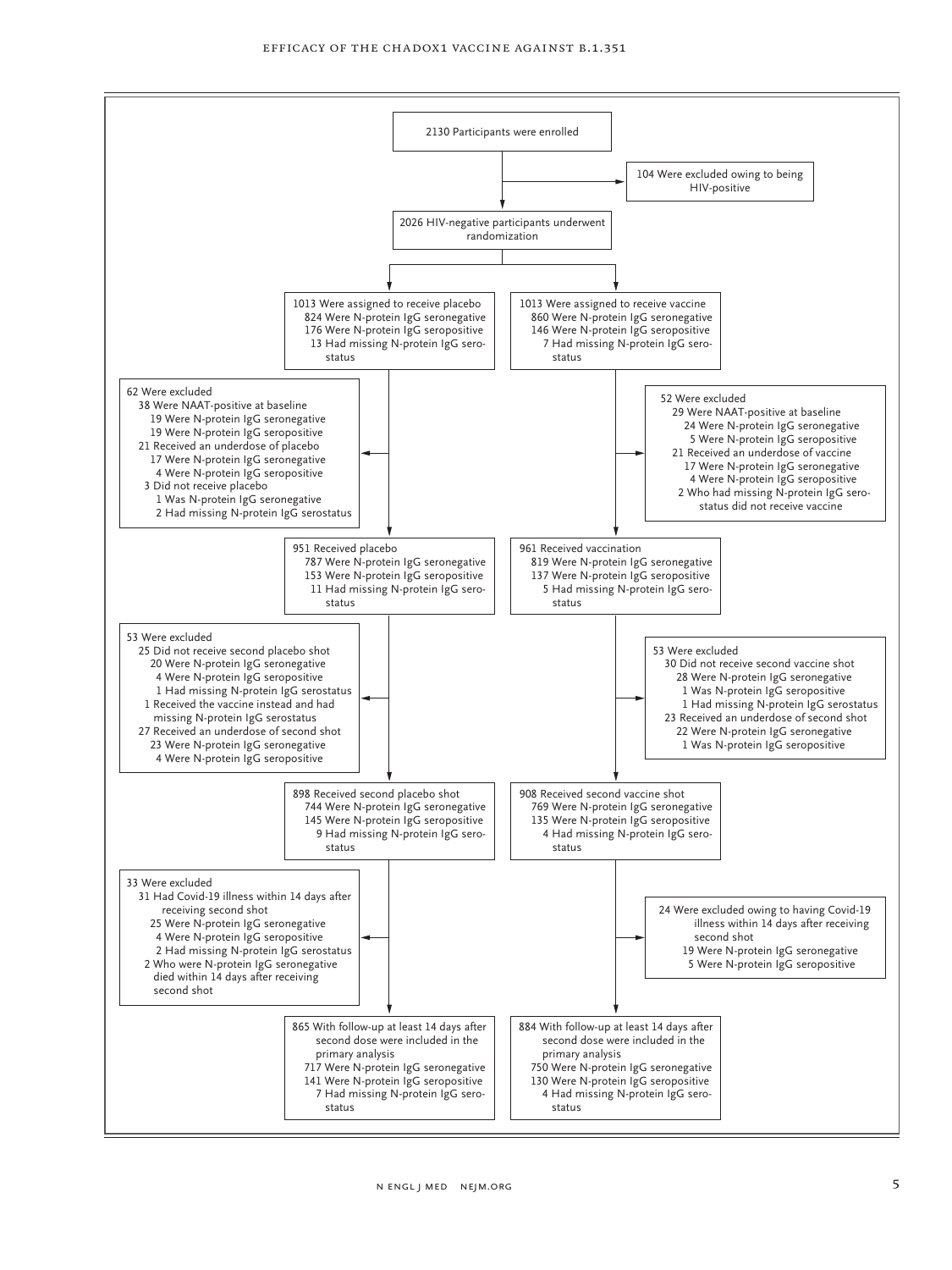| Table 1. Baseline Characteristics of the Overall Population Contributing to the Safety Analysis and of the Population Contributing to the Primary Efficacy End Point Analysis.* |                    |                            |                     |                      |                                   |                    |
|---------------------------------------------------------------------------------------------------------------------------------------------------------------------------------|--------------------|----------------------------|---------------------|----------------------|-----------------------------------|--------------------|
| Variable                                                                                                                                                                        |                    | Overall Safety Population; |                     |                      | Seronegative Efficacy Population; |                    |
|                                                                                                                                                                                 | $Total (N = 2021)$ | Placebo $(N = 1010)$       | $Vacine (N = 1011)$ | Total ( $N = 1467$ ) | Placebo (N = 717)                 | $Vacine (N = 750)$ |
| Male sex - no. (%)                                                                                                                                                              | 1142 (56.5)        | 568 (56.2)                 | 574 (56.8)          | 838 (57.1)           | 397 (55.4)                        | 441 (58.8)         |
| Median age (IQR) - yr                                                                                                                                                           | $30(24-40)$        | $30(24-39)$                | 31 $(24-40)$        | $31(24-41)$          | $31(24-41)$                       | 31 $(24-41)$       |
| Age category - no. (%)                                                                                                                                                          |                    |                            |                     |                      |                                   |                    |
| 18 to $<45$ yr                                                                                                                                                                  | 1695 (83.9)        | 852 (84.4)                 | 843 (83.4)          | 1206 (82.2)          | 593 (82.7)                        | 613 (81.7)         |
| 45 to $<$ 60 yr                                                                                                                                                                 | 283 (14.0)         | 133 (13.2)                 | 150 (14.8)          | 223 (15.2)           | 102 (14.2)                        | 121 (16.1)         |
| $y_0 \geq 60$                                                                                                                                                                   | 43 (2.1)           | 25 (2.5)                   | 18(1.8)             | 38(2.6)              | 22(3.1)                           | 16(2.1)            |
| Body-mass index - no. (%)                                                                                                                                                       |                    |                            |                     |                      |                                   |                    |
| 0 to < 18.5                                                                                                                                                                     | 151 (7.5)          | 68 (6.7)                   | 83 (8.2)            | 119 (8.1)            | 50 (7.0)                          | 69 (9.2)           |
| $18.5$ to $<25$                                                                                                                                                                 | 1021 (50.6)        | 521 (51.6)                 | 500 (49.6)          | 752 (51.4)           | 371 (51.7)                        | 381 (51.0)         |
| $25$ to $<30$                                                                                                                                                                   | 456 (22.6)         | 221 (21.9)                 | 235 (23.3)          | 330 (22.5)           | 156 (21.8)                        | 174(23.3)          |
| $\geq 30$                                                                                                                                                                       | 390 (19.3)         | 200 (19.8)                 | 190 (18.8)          | 263 (18.0)           | 140 (19.5)                        | 123 (16.5)         |
| Current smoker - no. (%)                                                                                                                                                        | 849 (42.0)         | 415 (41.1)                 | 434 (42.9)          | 644 (43.9)           | 304 (42.4)                        | 340 (45.3)         |
| Consumes alcohol on a weekly basis - no. (%)                                                                                                                                    | (0.67) 066         | 501 (49.6)                 | 489 (48.4)          | 729 (49.7)           | 365 (50.9)                        | 364 (48.5)         |
| Health worker - no. (%)                                                                                                                                                         | 167 (8.3)          | 88 (8.7)                   | 79 (7.8)            | 144 (9.8)            | 80 (11.2)                         | 64 (8.5)           |
| Race - no. (%)                                                                                                                                                                  |                    |                            |                     |                      |                                   |                    |
| <b>Black African</b>                                                                                                                                                            | 1421 (70.5)        | 708 (70.3)                 | 713 (70.6)          | 949 (64.9)           | 453 (63.4)                        | 496 (66.2)         |
| Mixed                                                                                                                                                                           | 300 (14.9)         | 149 (14.8)                 | 151 (15.0)          | 251 (17.2)           | 128 (17.9)                        | 123 (16.4)         |
| White                                                                                                                                                                           | 259 (12.8)         | 132 (13.1)                 | 127 (12.6)          | 231 (15.8)           | 119 (16.7)                        | 112 (15.0)         |
| Other                                                                                                                                                                           | 37(1.8)            | 18(1.8)                    | 19 (1.9)            | 32(2.2)              | 14(2.0)                           | 18 (2.4)           |
| Hypertension - no. (%)                                                                                                                                                          | 56 (2.8)           | 25 (2.5)                   | 31(3.1)             | 42 (2.9)             | 20(2.8)                           | 22 (2.9)           |
| Chronic respiratory condition - no. (%)                                                                                                                                         | 62(3.1)            | 26 (2.6)                   | 35(3.5)             | 53 (3.6)             | 22(3.1)                           | 31(4.1)            |
| Diabetes - no. (%)                                                                                                                                                              | 9(0.4)             | 5(0.5)                     | 4(0.4)              | 5(0.3)               | 3(0.4)                            | 2(0.3)             |
| Median time between doses (IQR) - days                                                                                                                                          | $28(28-32)$        | $28(28-32)$                | $28(28-32)$         | $28(28-32)$          | 28 (28-32)                        | $28(28-32)$        |
| Median follow-up period since randomization (IQR)<br>- days                                                                                                                     | 156 (140-171)      | 156 (140-171)              | 156 (140-171)       | 161 (143-172)        | 160 (142-172)                     | 161 (143-174)      |
| Median time since second injection (IQR) - days                                                                                                                                 | 121 (114-143)      | 121 (114-142)              | 121 (114-143)       | $122(114-143)$       | 122 (114-142)                     | $128(114-143)$     |
| Person-days of follow-up since randomization                                                                                                                                    | 290,394            | 143,962                    | 146,432             | 229,129              | 111,471                           | 117,658            |
| Person-days of follow-up since second injection                                                                                                                                 | 228,506            | 113,063                    | 115,443             | 184,595              | 89,714                            | 94,881             |
| x IOP denotes interaustile range                                                                                                                                                |                    |                            |                     |                      |                                   |                    |

 $*$  IQR denotes interquartile range.

IQK denotes Interquartile range.<br>The overall safety population included all participants who received at least one dose of vaccine or placebo, irrespective of baseline serologic status suggestive of past SARS-CoV-2 infec- The overall safety population included all participants who received at least one dose of vaccine or placebo, irrespective of baseline serologic status suggestive of past SARS-CoV-2 infection or positive results on nucleic acid amplification testing within 96 hours before randomization and on the day of randomization. Five participants who were randomly assigned to a tion or positive results on nucleic acid amplification testing within 96 hours before randomization and on the day of randomization. Five participants who were randomly assigned to a trial group but never received an injection of placebo or vaccine were excluded. trial group but never received an injection of placebo or vaccine were excluded. †

The seronegative efficacy population included all participants in the vaccine efficacy analysis for the primary end point who had a negative nucleic acid amplification test within 96 hours  $\ddot{x}$  The seronegative efficacy population included all participants in the vaccine efficacy analysis for the primary end point who had a negative nucleic acid amplification test within 96 hours ‡

before randomization and on the day of randomization and tested negative for SARS-CoV-2 N-protein IgG. before randomization and on the day of randomization and tested negative for SARS-CoV-2 N-protein IgG.

The body-mass index is the weight in kilograms divided by the square of the height in meters. In both the overall safety population and the seronegative efficacy population, data on<br>body-mass index were missing for 3 parti  $\S$  The body-mass index is the weight in kilograms divided by the square of the height in meters. In both the overall safety population and the seronegative efficacy population, data on body-mass index were missing for 3 participants, all of whom were in the vaccine group. §

Race was reported by the participants. In both the overall safety population and the seronegative efficacy population, data on race were missing for 4 participants, 3 in the placebo ¶Race was reported by the participants. In both the overall safety population and the seronegative efficacy population, data on race were missing for 4 participants, 3 in the placebo

group and 1 in the vaccine group. group and 1 in the vaccine group.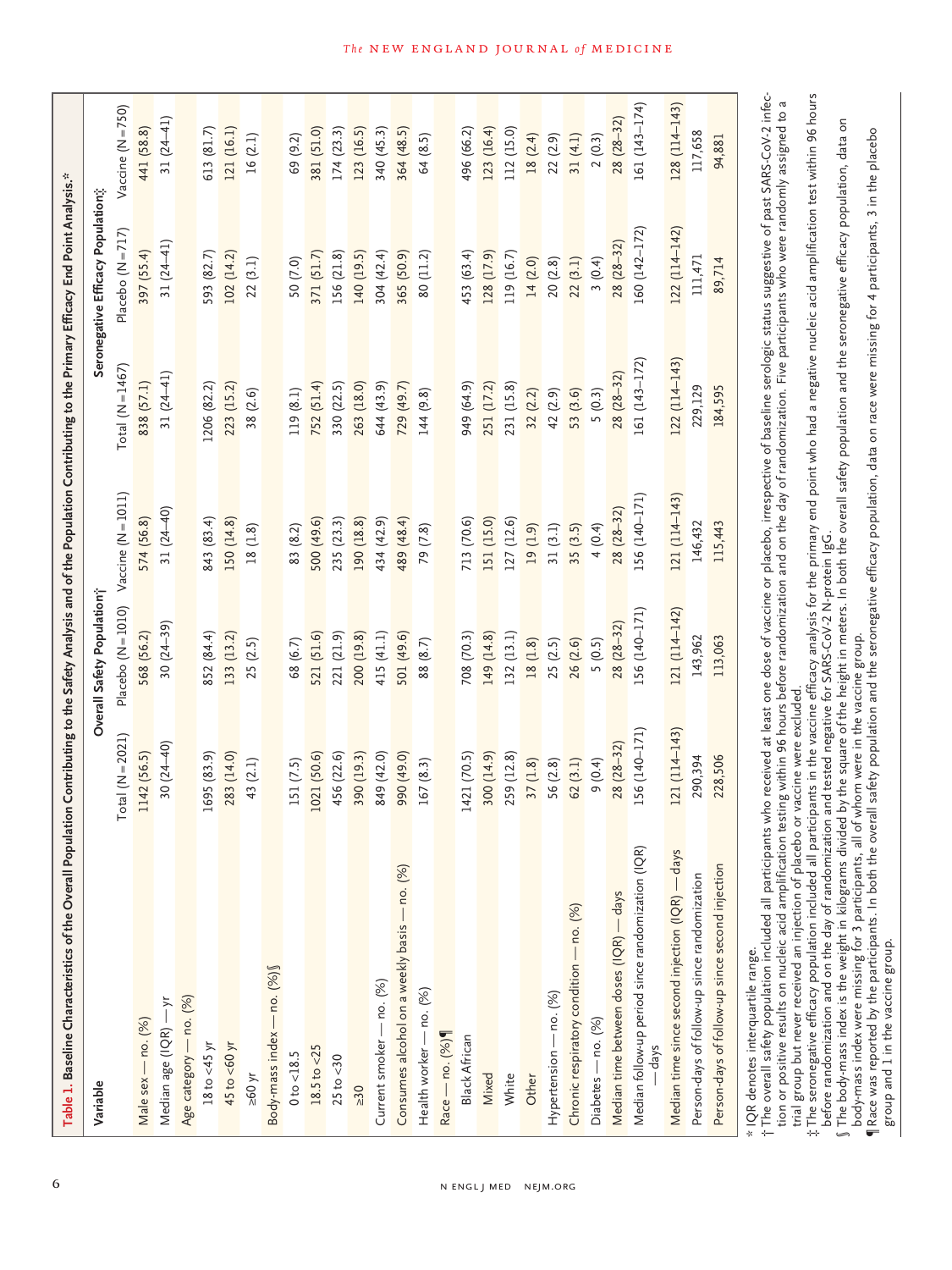2.8% had underlying hypertension, and 3.1% had chronic respiratory conditions. The median time between doses was 28 days, and the median duration of follow-up from enrollment and from 14 days after the second dose of vaccine or placebo was 156 and 121 days, respectively (as of January 15, 2021). Demographic characteristics of the baseline seronegative population were similar to those of the overall population (Table 1).

# **Safety**

Local and systemic reactogenicity data are presented in Figures S3 and S4. The incidence of adverse events and serious adverse events was similar among vaccine and placebo recipients (Tables S3 and S4). The only serious adverse event attributed to the ChAdOx1 nCoV-19 vaccine was a body temperature above 40°C after the first dose; the fever subsided within 24 hours, and no reactogenicity was observed after the second dose. All other events were considered unrelated or unlikely to be related to the injection received.

## **Immunogenicity**

Humoral response to the ChAdOx1 nCoV-19 vaccine induced strong neutralizing antibodies at 28 days after the first dose (geometric mean titer, 132; interquartile range, 20 to 404), which rose further after a second dose (geometric mean titer, 277; interquartile range, 124 to 526) (Fig. 2A and Table S5).

There were 25 participants in group 1 (the group of 70 participants who also had laboratory measures evaluated as part of their safety analysis) who were SARS-CoV-2 seronegative at enrollment and had neutralizing antibody activity against the original D614G virus on the pseudovirus neutralization assay at 14 days after the second dose. The serum samples from these participants, obtained 14 days after the second dose, were further tested with pseudovirus and live-virus assays for neutralizing activity against the B.1.351 variant. After unblinding of the data, 6 of the 25 serum samples were identified as having been obtained from placebo recipients likely to have been infected with the original SARS-CoV-2 (which predated the emergence of the B.1.351 variant in South Africa) during the follow-up period. Furthermore, nucleic acid amplification testing showed that 6 of the vaccine recipients were also infected with SARS-CoV-2 by 14 days after the second dose. Six of 13 vaccine recipients (46%) without evidence of previous SARS-CoV-2 infection showed no neutralization activity against an RBD triple-mutant pseudovirus (containing K417N, E484K, and N501Y variants), and 11 of the 13 (85%) had no neutralization activity against B.1.351 pseudovirus (Fig. 2B).

Geometric mean titers dropped from 297 against the original virus to 85 against the RBDonly mutant and 74 against the B.1.351 variant. Vaccine recipients with nucleic acid amplification test–confirmed illness (before the emergence of B.1.351) showed results similar to those among participants with no confirmed illness (Fig. S6). Samples from the SARS-CoV-2–infected placebo recipients showed similarly low neutralizing activity, with residual titers of less than 100 (or undetectable) against the RBD triplemutant pseudovirus and the B.1.351 variant (Fig. 2B).

Live-virus assay showed lower neutralization overall, relative to pseudovirus assay (Fig. 2C). Of the 13 vaccine recipients without evidence of previous SARS-CoV-2 infection before or during follow-up, one had undetectable neutralization activity against B.1.1 and B.1.351. Seven of the 12 participants (58%) with neutralization activity against B.1.1 had undetectable neutralization activity against the B.1.351 variant, and the remaining 5 showed neutralization that was lower by a factor of 4.1 to 31.5 (Fig. 2C). As with the pseudovirus neutralization assay, six vaccine recipients with nucleic acid amplification test– confirmed illness showed results similar to those among participants with no confirmed illness (Fig. S6B, light gray points). Among the six placebo recipients recently infected with SARS-CoV-2, all had detectable neutralization of the B.1.1 variant, whereas neutralization activity against the B.1.351 variant was undetectable in two cases, lower neutralization by a factor of 6.0 to 9.5 was noted in three cases, and no change was seen in one case (Fig. 2C).

Given the potential importance of T cells in protection from severe disease,<sup>26</sup> we include data on 17 recipients of the ChAdOx1 nCoV-19 vaccine from the United Kingdom, who were evaluated with T-cell–receptor variable beta-chain sequencing for expansion of spike-specific T cells (see the Supplementary Appendix). The ChAdOx1 nCoV-19 vaccine caused expansion of CD4+ and CD8+ T lymphocytes to specific epitopes of the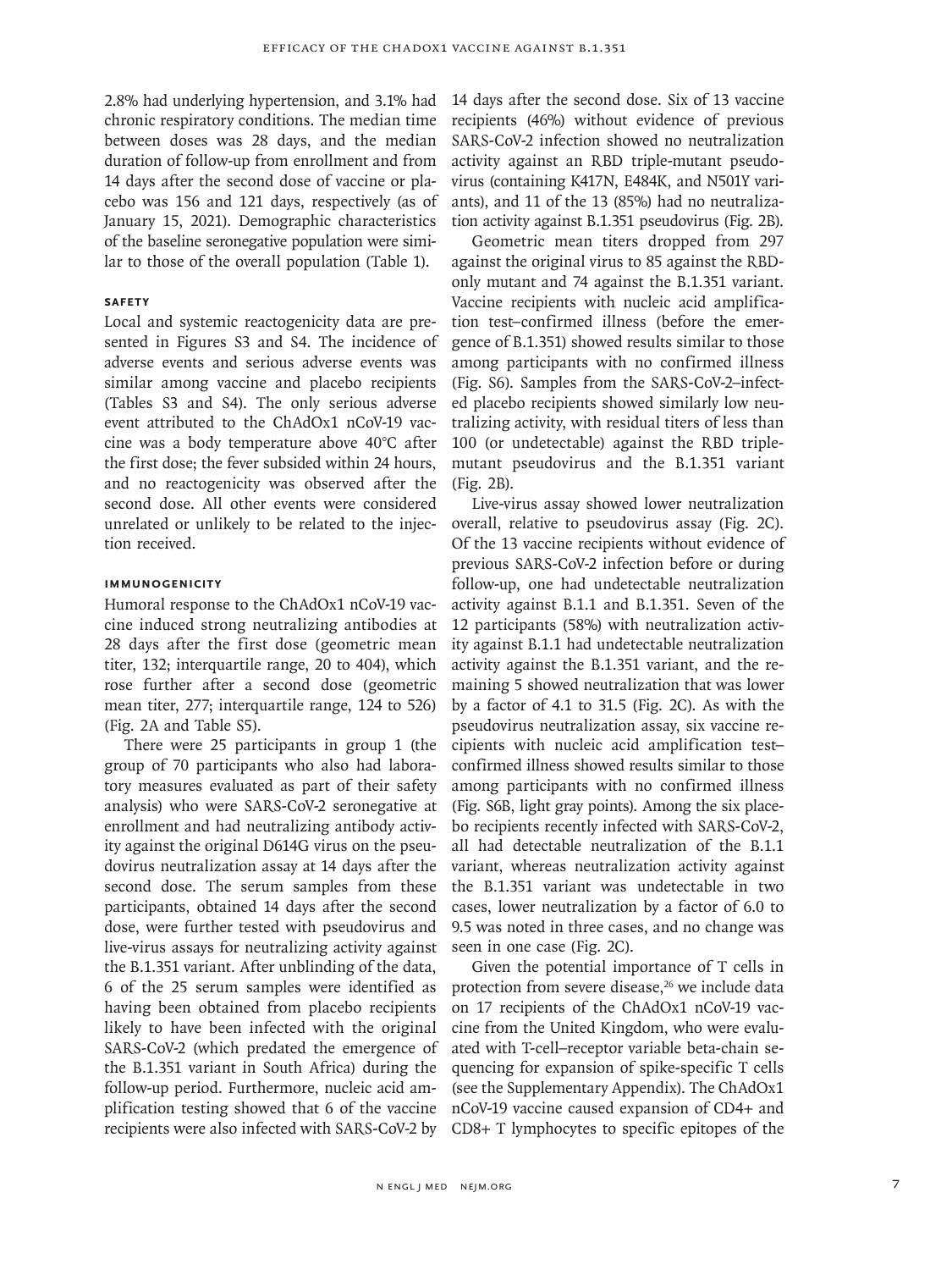

fected by the B.1.351 mutations. Of note, the responses (Fig. S7).

spike protein. Of 87 spike-specific antigens D215G mutation found in the B.1.351 variant is identified by the sequencing, 75 remained unaf-within a region that had prevalent T-cell antigen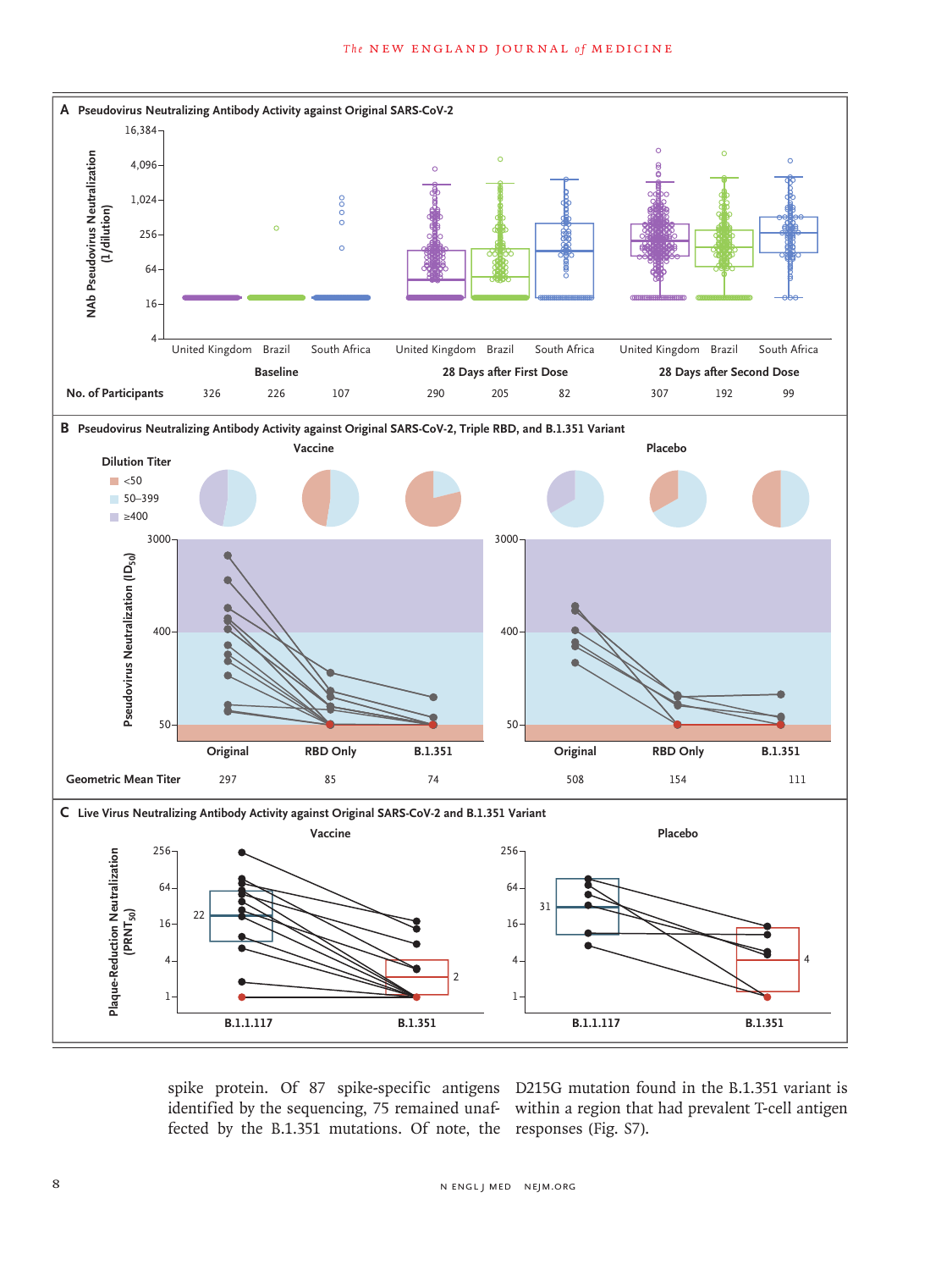#### **Figure 2 (facing page). Pseudovirus and Live-Virus Neutralization Assay Findings.**

**Panel A** depicts the results of pseudovirus assay to assess neutralization of the original SARS-CoV-2 virus in ChAdOx1 nCoV-19 vaccine recipients from the United Kingdom, Brazil, and South Africa. Vaccine serum samples from 107 participants in South Africa who were 18 to 64 years old and seronegative at baseline and were assigned to receive two standard doses were evaluated in a validated pseudovirus neutralization assay at a centralized facility at baseline, at 28 days after the first dose, and at 28 days after the second dose. Results for 226 vaccine recipients enrolled in ChAdOx1 nCoV-19 studies in Brazil and 326 in the United Kingdom have not been published previously but are included for comparative purposes. Boxes show medians and interquartile ranges. In trial participants in the United Kingdom, Brazil, and South Africa, median titers at 28 days after the first dose were 41.35, 46.69, and 131.57, respectively, and 200.44, 154.40, and 276.61 at 28 days after the second dose. The ChAdOx1 nCoV-19 vaccine recipients included in the analysis were randomly selected participants from the efficacy trial who contributed to the pooled vaccine efficacy and safety results reported from those studies.8 **Panel B** shows the results of the pseudovirus assay to assess neutralization of the original virus, the RBD triple mutant, and the B.1.351 variant. Serum samples obtained from 13 ChAdOx1 nCoV-19 vaccine recipients without SARS-CoV-2 infection through 41 days after vaccination (left) and 6 placebo recipients who had natural infection-induced antibody (right) were assessed with the pseudovirus assay to assess neutralization activity against the original D614G lineage, an RBD-only chimeric virus containing the K417N, E484K, and N501Y substitutions, and the B.1.351 variant. Background colors indicate dilutional titers, and pie charts summarize the proportions according to dilutional titer. Geometric mean titers against each virus are shown below the graphs. **Panel C** shows the results of live-virus neutralization assay against the original virus and the B.1.351 variant in 13 vaccine recipients (left) and 6 placebo recipients who had natural infection–induced antibody (right) of B.1.1.117 (the sublineage [GISAID accession EPI\_ISL\_602622] of B.1.1 used in the assay) and B.1.351 variants. Participants were as for the pseudovirus neutralization assay. Neutralization is represented by the 50% plaque reduction neutralization titer (PRNT $_{50}$ ), the reciprocal of the 50% inhibitory dilution per participant. Participants with no detectable neutralization (defined as  $PRNT<sub>50</sub><1$ ) are shaded in red. Bars and associated numbers represent geometric means (using the limit of detection of PRNT $_{50}$  = 1 for undetectable participants), and boxes 95% confidence intervals.

# **Vaccine Efficacy**

All 42 cases of Covid-19 were graded as mild (15 vaccine recipients and 17 placebo recipients) or moderate (4 vaccine recipients and 6 placebo recipients); there were no cases of severe disease 31, 2020.

or hospitalization in either group. The incidence of confirmed mild-to-moderate Covid-19 more than 14 days after the second dose among previously seronegative participants was 93.6 per 1000 person-years in the placebo group and 73.1 per 1000 person-years in the vaccine group; vaccine efficacy was 21.9% (95% CI, −49.9 to 59.8) (Table 2 and Fig. 3). Similarly, among seropositive participants who had had a nonreactive nucleic acid amplification test before or at randomization, the incidence of mild-tomoderate Covid-19 more than 14 days after the second injection did not differ between placebo (81.9 per 1000 person-years) and vaccine (73.2 per 1000 person-years) recipients; vaccine efficacy was 10.6% (95% CI, −66.4 to 52.2) (Table S6).

Forty-one of the 42 nasal swab samples (97.6%) were successfully sequenced and classified; 39 (95.1%) cases were caused by the B.1.351 variant and 2 (4.9%; both in the placebo group) by the B.1.1.1 and B.1.144 lineages (Fig. S8). Further details of phylogenetic characterization are provided in the Supplementary Appendix. In a secondary-outcome analysis, efficacy against B.1.351 was not evident (vaccine efficacy, 10.4%; 95% CI, −76.8 to 54.8) (Table 2).

Results of analyses of other secondary and exploratory efficacy end points are detailed in Table S6. Overall vaccine efficacy for Covid-19 of any degree of severity more than 14 days after the first dose was 33.5% (95% CI, −13.4 to 61.7). Also presented in Table S6 are efficacy estimates for any symptomatic illness or asymptomatic SARS-CoV-2 infection after the first and second injections; differences in efficacy estimates were nonsignificant and were similar to those for mild-to-moderate Covid-19 estimates.

In a post hoc analysis of vaccine efficacy at more than 14 days after a single injection through October 31, 2020, as a proxy for infection by a non–B.1.351 variant (Fig.  $S1$ ),<sup>15,27</sup> the overall attack rate of mild-to-moderate Covid-19 at least 14 days after the first injection was 1.3% in placebo recipients and 0.3% in vaccine recipients; vaccine efficacy was 75.4% (95% CI, 8.7 to 95.5) (Table S8). Similar efficacy estimates were observed in other post hoc analyses for end points occurring through October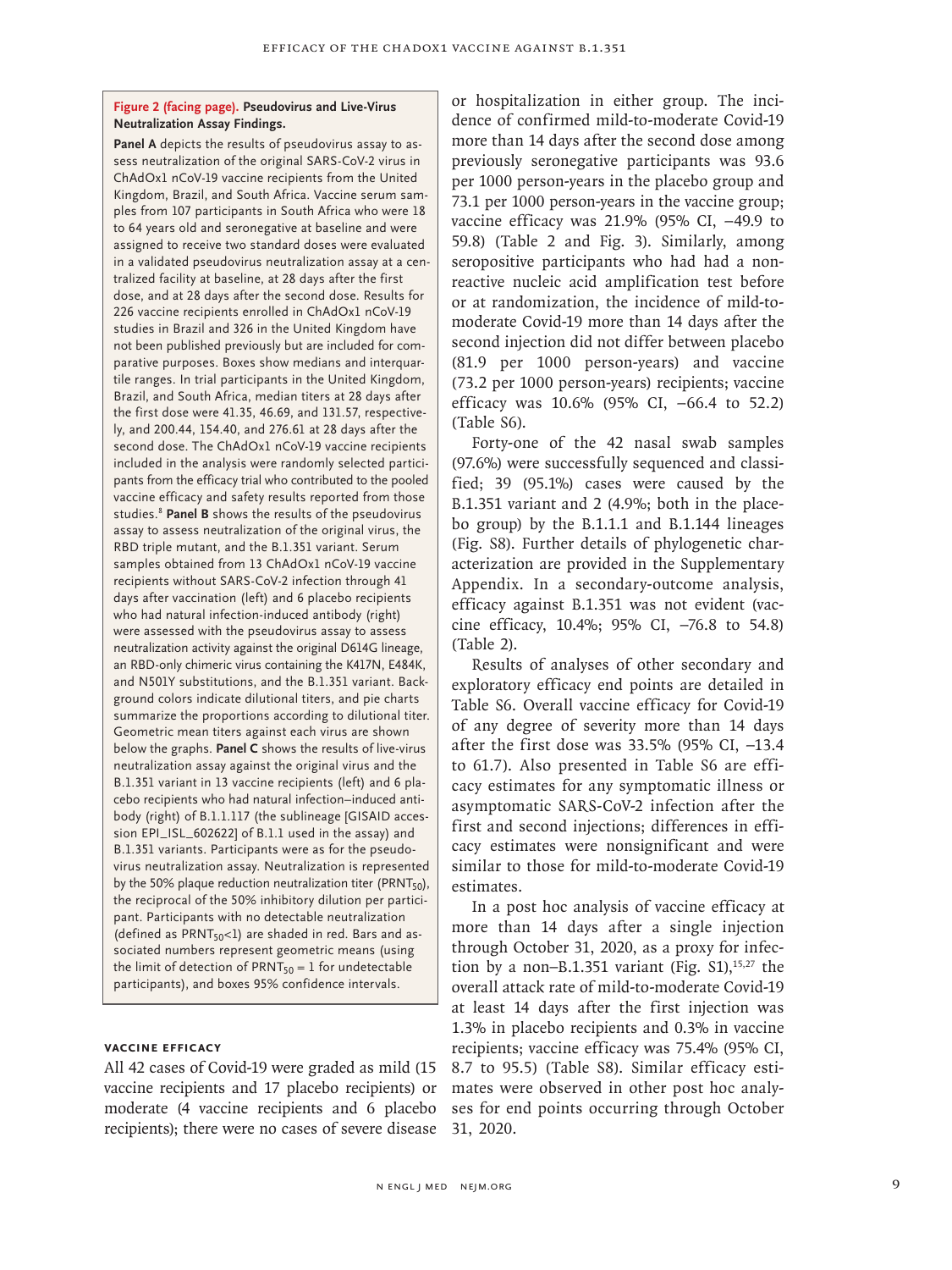| Table 2. Vaccine Efficacy against Mild-to-Moderate Symptomatic Covid-19 Confirmed by Nucleic Acid Amplification Test.*                                                                                                                                                                                                                                                                                                                                                                                                                                                                                                                                                                                                                                              |                                      |                       |                   |                                     |                   |                                     |                           |
|---------------------------------------------------------------------------------------------------------------------------------------------------------------------------------------------------------------------------------------------------------------------------------------------------------------------------------------------------------------------------------------------------------------------------------------------------------------------------------------------------------------------------------------------------------------------------------------------------------------------------------------------------------------------------------------------------------------------------------------------------------------------|--------------------------------------|-----------------------|-------------------|-------------------------------------|-------------------|-------------------------------------|---------------------------|
| End Point                                                                                                                                                                                                                                                                                                                                                                                                                                                                                                                                                                                                                                                                                                                                                           | Serologic Status;<br><b>Baseline</b> | Total No.<br>of Cases | Placebo           | Incidence Risk                      | Vaccine           | Incidence Risk                      | Vaccine Efficacy;         |
|                                                                                                                                                                                                                                                                                                                                                                                                                                                                                                                                                                                                                                                                                                                                                                     |                                      |                       | no./total no. (%) | per 1000 person-yr<br>(person-days) | no./total no. (%) | per 1000 person-yr<br>(person-days) | % (95% CI)                |
| Mild-to-moderate illness with onset >14 days<br>after second injection                                                                                                                                                                                                                                                                                                                                                                                                                                                                                                                                                                                                                                                                                              | Seronegative                         | 42                    | 23/717(3.2)       | 93.6 (89,714)                       | 19/750 (2.5)      | 73.1 (94,881)                       | $21.9(-49.9 to 59.8)$     |
| B.1.351 variant with onset >14 days after<br>Mild-to-moderate illness associated with<br>second injection                                                                                                                                                                                                                                                                                                                                                                                                                                                                                                                                                                                                                                                           | Seronegative                         | 39                    | 20/714 (2.8)      | 81.6 (89,448)                       | 19/750 (2.5)      | 73.1 (94,881)                       | $10.4$ ( $-76.8$ to 54.8) |
| Mild-to-moderate illness with onset >14 days<br>after second injection, regardless of base-<br>line serostatus                                                                                                                                                                                                                                                                                                                                                                                                                                                                                                                                                                                                                                                      | Any                                  | 46                    | 24/865 (2.8)      | 81.9 (106,898)                      | 22/884 (2.5)      | 73.2 (109,659)                      | 10.6 (-66.4 to 52.2)      |
| Mild-to-moderate illness with onset >14 days<br>after one dose until October 31, 2020, a<br>proxy for non-B.1.351 variant infection                                                                                                                                                                                                                                                                                                                                                                                                                                                                                                                                                                                                                                 | Overall                              | $\overline{15}$       | 12/938 (1.3)      | 31.1 (140,774)                      | 3/944(0.3)        | 7.6 (143, 140)                      | 75.4 (8.9 to 95.5)        |
| smell disturbance; nasal congestion; or runny nose) and nonrespiratory symptoms (fever or feverishness, myalgia, chills, loss of taste, headache, diarrhea, fatigue or weakness, nausea<br>participants in the trial had severe Covid-19, the term "mild to moderate" is used. Participants were asked to present for investigation of symptoms considered suggestive of Covid-19,<br>including respiratory symptoms (new-onset cough; new-onset rapid breathing; new-onset shortness of breath, or breathlessness, or difficulty breathing; sore throat; loss of smell or<br>* The prespecified primary end point was Covid-19 illness of any severity, which includes mild, moderate, and severe illness confirmed by nucleic acid amplification test. Because no |                                      |                       |                   |                                     |                   |                                     |                           |

10 N ENGL J MED NEJM.ORG

†‡

Serologic status was evaluated with the use of an assay

was as follows: mild,

smell disturbance; nasal congestion; or runny nose) and nonrespiratory symptoms (fever or feverishness, myalgia, chills, loss of taste, headache, diarrhea, fatigue or weakness, nausea or vomiting, or loss of appetite) (see Table S1). Details of the grading of Covid-19 severity with nucleic acid amplification testing are provided in Table S2. The case-severity distribution

was as follows: mild, 32 (17 in placebo recipients and 15 in vaccine recipients), and moderate, 10 (6 in placebo recipients and 4 in vaccine recipients).

32 (17 in placebo recipients and 15 in vaccine recipients), and moderate, 10

or vorniting, or loss of appetite) (see Table S1). Details of the grading of Covid-19 severity with nucleic acid amplification testing are provided in Table S2.

 Serologic status was evaluated with the use of an assay to detect IgG to SARS-CoV-2 nucleoprotein in serum obtained on the day of the first injection. Vaccine efficacy against end points included in the secondary objectives are reported. Confidence intervals have not been adjusted for multiple comparisons.

to detect IgG to SARS-CoV-2 nucleoprotein in serum obtained on the day of the first injection.

(6 in placebo recipients and 4 in vaccine recipients) adjusted

The case-severity distribution

for multiple comparisons.

#### Discussion

In this trial, we found that two doses of the ChAdOx1 nCoV-19 vaccine had no efficacy against the B.1.351 variant in preventing mildto-moderate Covid-19. There were no cases of hospitalization for severe Covid-19 observed in the study. The lack of efficacy against the B.1.351 variant should be considered in the context of the 75% efficacy (95% CI, 8.7 to 95.5) in preventing mild-to-moderate Covid-19 with onset at least 14 days after even a single dose of ChAdOx1 nCov-19 vaccine that was observed before the B.1.351 variant emerged in South Africa. Of note, the vaccine efficacy in preventing Covid-19 due to the B.1.351 variant was estimated in a secondary analysis; the trial was powered for the primary objective of a vaccine efficacy of at least 60% in preventing Covid-19 of any severity, irrespective of variants. In addition, the demographic and clinical profile of the enrolled participants contributed to the absence of severe Covid-19 cases; hence, the trial findings are inconclusive with respect to whether the ChAdOx1 nCov-19 vaccine may protect against severe Covid-19 caused by infection with the B.1.351 variant.

The pseudovirus and live-virus neutralization assay experiments, however, provide evidence of reduced or abrogated vaccine-induced antibody neutralization against the B.1.351 variant. Although the degree of attenuation that compromises an effective neutralizing antibody response in vivo is unknown, the highest degree of neutralization achieved against B.1.351 in a vaccinated participant as determined with the live-virus neutralization assay was a 1:20 dilution, and the highest remaining titer against B.1.351 was less than 1:200 with the pseudovirus neutralization assay. Comparison of the RBD triple mutant and the B.1.351 variant in the pseudovirus neutralization assay suggests that much, though not all, of the vaccine-elicited neutralization is directed to the RBD. A similar loss of neutralizing activity against the B.1.351 variant in antibodies induced by natural infection after the first wave of the Covid-19 outbreak has been reported.<sup>14</sup>

The responses to the original SARS-CoV-2 virus as determined by pseudovirus neutralization assays in recipients of the ChAdOx1 nCoV-19 vaccine in our trial were similar to the responses in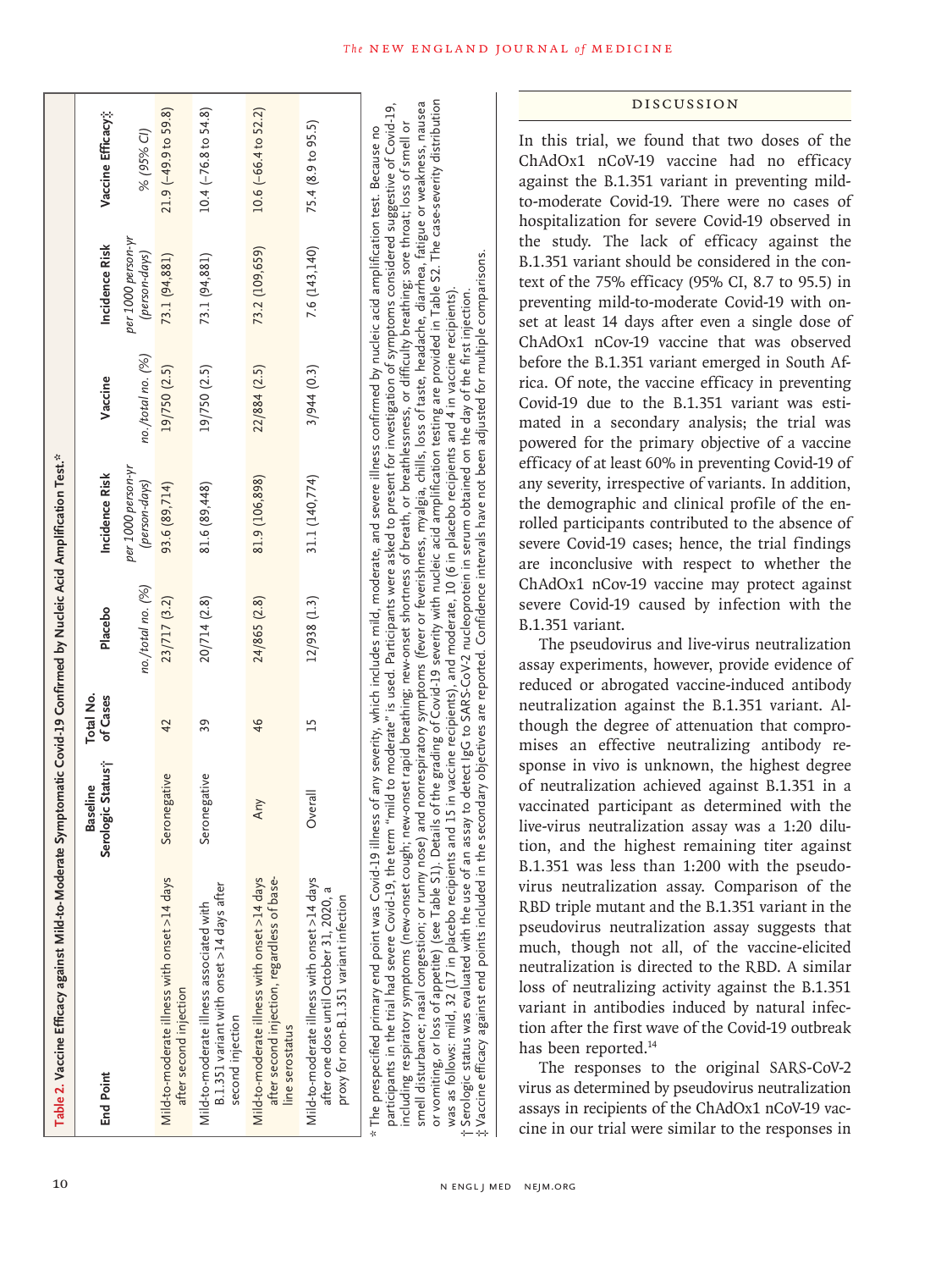

vaccinated participants in the studies conducted in the United Kingdom and Brazil (Fig. 2A and Table S5). The extent to which the effectiveness of other Covid-19 vaccines may be affected by variants with mutations similar to those of B.1.351 (and P.1) could depend on the magnitude of neutralizing antibody induced by vaccination. Whether an enhanced antibody response resulting from a longer interval between the first and second doses of the ChAdOx1 nCov-19 vaccine, as described elsewhere,<sup>17,24</sup> might confer better residual neutralizing activity against the B.1.351 variant than that observed in our trial is not known.

Although the mRNA Covid-19 vaccines have modest neutralizing antibody activity after the first dose, they produce a greater increase in neutralizing activity after the second dose than that produced by the ChAdOx1 nCoV-19 and heterologous Sputnik V (adenovirus-26 followed

by adenovirus-5 vector) Covid-19 vaccines.<sup>5,6,9</sup> Neutralizing activity of the two mRNA vaccines against the B.1.351 variant has also been observed to be lower, by a factor of 8.6 (mRNA-1273 vaccine [Moderna]) or 6.5 (BNT-162b2 vaccine [Pfizer]) on pseudovirus neutralization assay, than activity against the D614G virus, whereas no difference was evident against the N510Y.V1 (B.1.1.7)–like mutant.<sup>19,28,29</sup>

Results of a recent interim analysis of the NVX-CoV2373 nanoparticle spike protein Covid-19 vaccine (Novavax), described in a press release, have not yet been published. However, reports suggest that the vaccine may have lower efficacy against the B.1.351 variant than against the original virus or the B.1.1.7 variant.<sup>12</sup> In the absence of established correlates of protection against Covid-19 caused by the original virus or by B.1.351 or other variants, clinical evidence of the effectiveness of other Covid-19 vaccines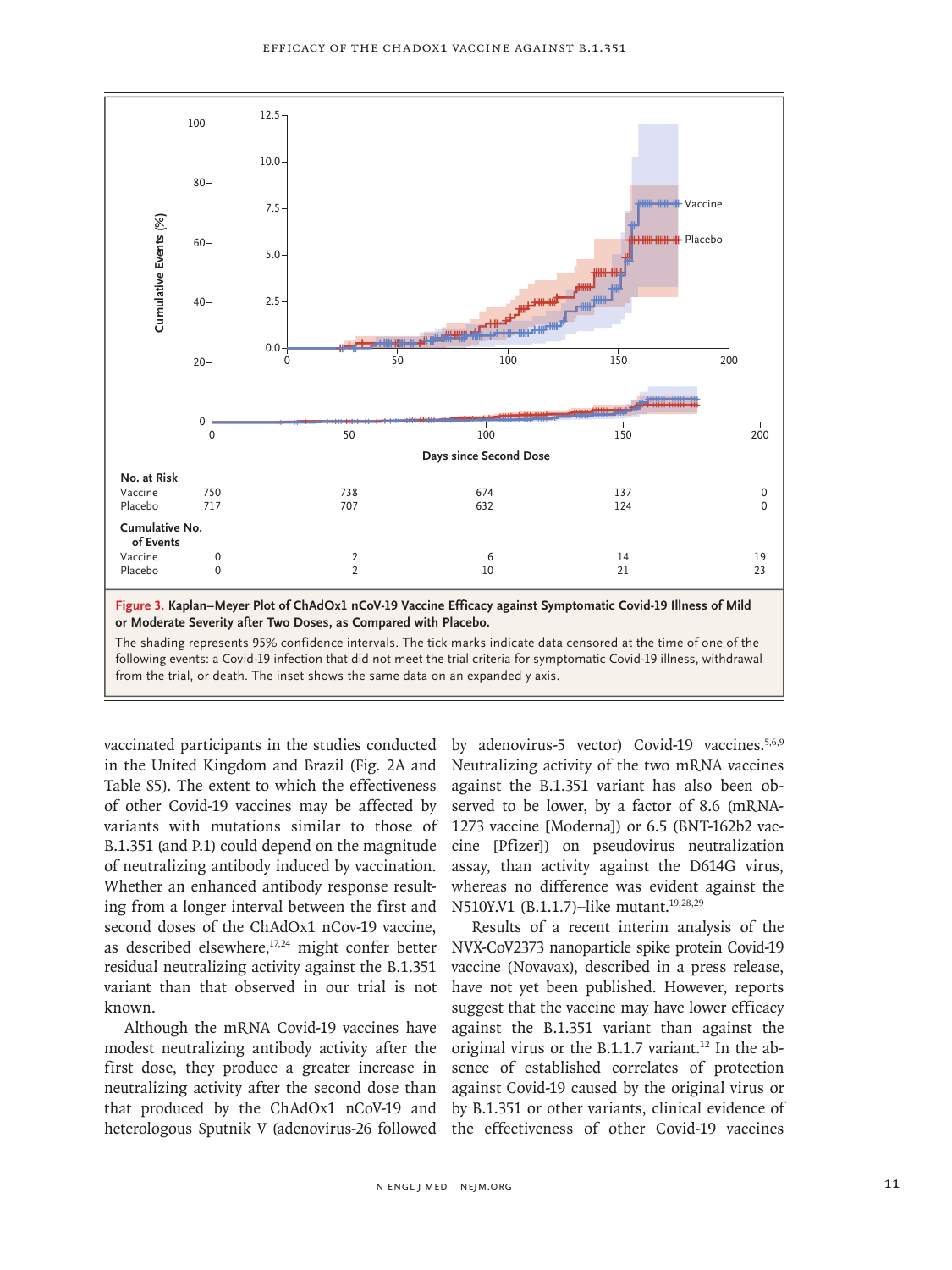against mild-to-moderate Covid-19 illness is vaccination. Deliberations on the utility of the needed.

Another recent multinational study that included South Africa evaluated the efficacy of a single dose of the Ad26.COV2.S nonreplicating adenovirus type 26 vaccine (Janssen). Interim results from South Africa reported a vaccine efficacy of 57% against moderate-to-severe Covid-19 and 89% against severe Covid-19 mainly due to the B.1.351 variant.<sup>13</sup> The Ad26.COV2.S vaccine study, however, submitted for end-point adjudication only cases confirmed by nucleic acid amplification test in patients who had at least three symptoms<sup>30</sup>; consequently, the vaccineefficacy analyses were likely to have excluded the majority of cases of mild Covid-19 in the study. Of note, the immunogenicity of the Ad26. COV2.S vaccine is similar to that of the ChAdOx1 nCoV-19 vaccine after the first and second doses have been administered.<sup>13,31</sup> The neutralizing antibody response induced by the Ad26.COV2.S vaccine against the B.1.351 variant has not yet been reported.

Although the correlation between antibody response and vaccine efficacy is high, which suggests that the neutralizing antibody response is important, T-cell responses may contribute to protection from Covid-19 even in the presence of lower neutralizing antibody titers.<sup>32</sup> In a post hoc analysis reported here, we found that in spike-specific T cells that expanded after vaccination with ChAdOx1 nCoV-19, the majority of antigens and epitopes remained intact in recognition of the B.1.351 variant.

Although efforts to develop second-generation Covid-19 vaccines targeted against B.1.351 and P1-like variants are under way, the only Covid-19 vaccines likely to be available for most of 2021 have been formulated against the original virus. ChAdOx1 nCoV-19 is likely to be one of the most accessible of all the currently authorized Covid-19 vaccines,<sup>33,34</sup> with expected manufacture of approximately 3 billion doses during 2021, and the least costly.<sup>35</sup> Relative resistance to human neutralizing antibody responses is expected to be a feature of the pandemic coronavirus in the years ahead, as a result of pressure on the virus to select for variants that can transmit despite immunity after natural infection or ChAdOx1 nCoV-19 vaccine also need to be made in the context of ongoing global spread and community transmission of the B.1.351 variant $36$ and the evolution of other SARS-CoV-2 lineages that include similar mutations.

The views expressed in this article are those of the authors and not necessarily those of the South African Medical Research Council, the Bill and Melinda Gates Foundation, the National Institute for Health Research, or the Department of Health and Social Care.

Supported by the Bill and Melinda Gates Foundation (INV-017710), the South African Medical Research Council (96167), U.K. Research and Innovation (MC\_PC\_19055), and the U.K. National Institute for Health Research. The ChAdOx1 nCoV-19 vaccine was manufactured by Advent (Pomezia, Italy) and COBRA Biologics (Keele, United Kingdom) and was put into vials by Symbiosis (Sterling, United Kingdom). Vaccine production was funded by AstraZeneca. The University of Oxford has legal responsibility as sponsor of the trial. Personnel from the Keertan Dheda laboratory were supported by the South African Medical Research Council–University of Cape Town Centre for the Study of Antimicrobial Resistance (RFA-EMU-02-2017) and the European and Developing Countries Clinical Trials Partnership (EDCTP) (TMA-2015SF-1043 and TMA-1051-TESAII). Dr. Esmail is supported by the EDCTP (TMA-2015CDF-1052). Additional funding was received from the South African Medical Research Council Strategic Health Innovation Partnerships (SHIP) program. Dr. Moore is supported by a grant (98341) from the South African Research Chairs Initiative of the Department of Science and Technology and the National Research Foundation. Dr. Wibmer is supported by the Fogarty International Center, National Institutes of Health (R21TW011454), and by the FLAIR fellowship program (FLR\R1\201782).

Disclosure forms provided by the authors are available with the full text of this article at NEJM.org..

A data sharing statement provided by the authors is available with the full text of this article at NEJM.org.

We thank all the volunteers who participated in this trial; the local safety physician, Guy Richards, for reviewing all serious adverse events; the members of the data safety and monitoring committee (Robert Heyderman and Manish Sadarangani, cochairs, Paul Kaye, Steve Black, George Bouliotis, Gregory Hussey, Bernhards Ogutu, Walter Orenstein, Sonia Ramos, Cornelia L. Dekker, and Elizabeth Bukusi); the independent caseevaluation committee (Jeremy Carr, Steve Chambers, Kim Davis, Simon Drysdale, Charles Feldman, Malick Gibani, Elizabeth Hammershaimb, Michael Harrington, Celina Jin, Seilesh Kadambari, Rama Kandasamy, Carla Leisegang, Toby Maher, Jamilah Meghji, Marc Mendelson, Colin Menezes, Claire Munro, Jeremy Nel, David Pace, Rekha Rapaka, Robindra Basu Roy, Daniel Silman, Gemma Sinclair, Merika Tsitsi, and Jing Wang); key trial team staff members (Wits-VIDA: Joyce Sibuya, Rose Khoza, Nomsa Mlaba, Phindile Khumalo, Sibongile Jauza, Aletta Matywabe, Christinah Klaas, and Farisai Kuonza; Wits RHI: Gabriella Bernade, Mrinmayee Dhar, Alden Geldenhuys, Nakile Mabaso, Nomusa Msweli, Sanele Nkosi, Charmain Norman, Jean Le Roux, Tiffany Seef, Othusitse Segalo, and Sarah Jane Whitaker; and NICD: Bronwen Lambson, Mashudu Madzivhandila, Donald Mhlanga, Zanele Molaudzi, and Frances Ayres); and the teams at Advent (Pomezia, Italy) and COBRA Biologicals (Keele, U.K.) for supply of vaccines. Chris Brooks provided editorial support in the drafting of an earlier version of the manuscript.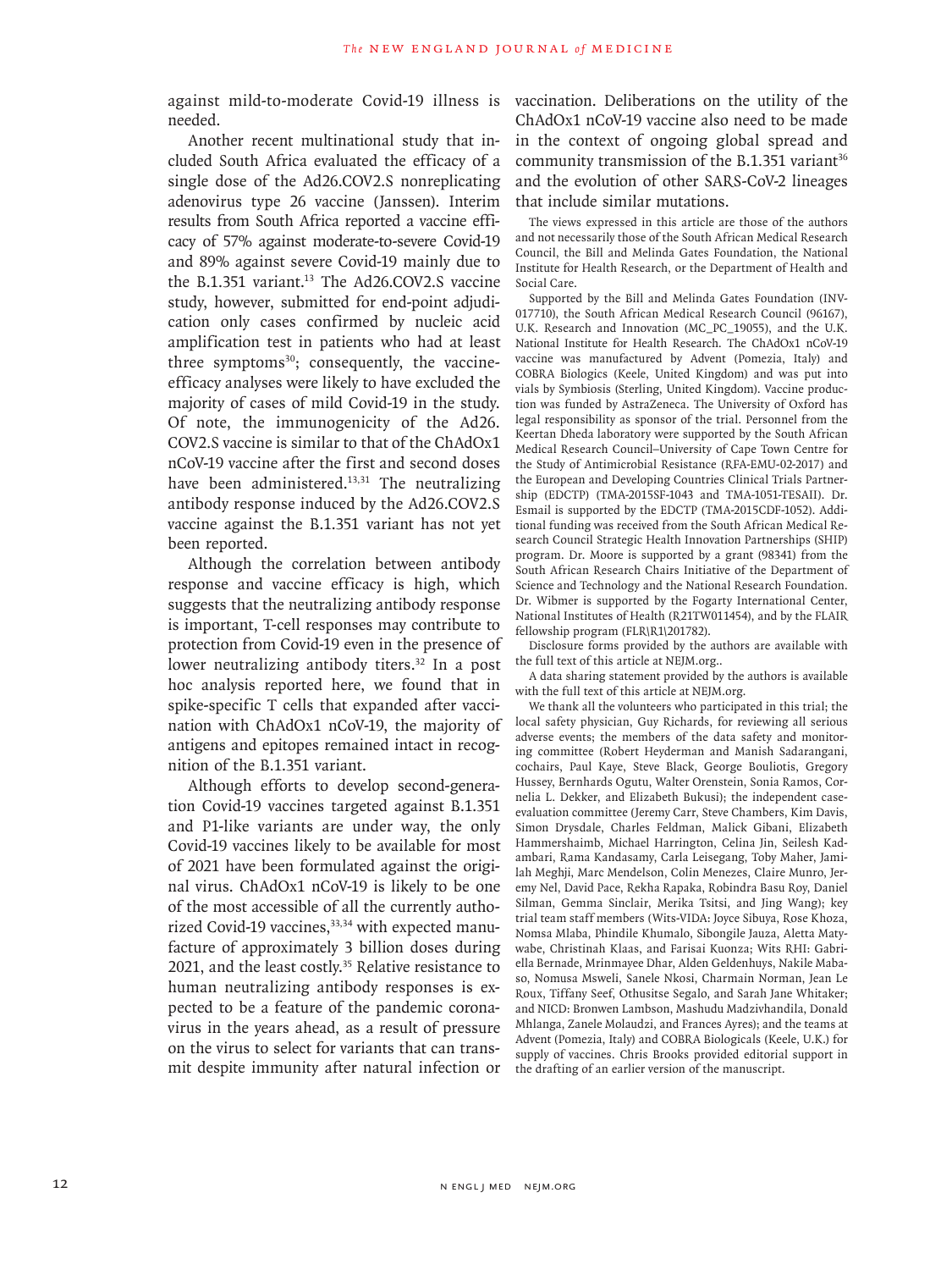#### **Appendix**

The authors' full names and academic degrees are as follows: Prof. Shabir A. Madhi, Ph.D., Vicky Baillie, Ph.D., Clare L. Cutland, Ph.D., Merryn Voysey, D.Phil., Anthonet L. Koen, M.B., B.Ch., Lee Fairlie, F.C.Paeds., Sherman D. Padayachee, M.B., Ch.B., Keertan Dheda, Ph.D., Shaun L. Barnabas, Ph.D., Qasim E. Bhorat, M.Sc., Carmen Briner, M.B., B.Ch., Gaurav Kwatra, Ph.D., Khatija Ahmed, F.C.Path. (Micro), Parvinder Aley, D.Phil., Sutika Bhikha, M.B., B.Ch., Jinal N. Bhiman, Ph.D., As'ad E. Bhorat, F.R.A.C.G.P., Jeanine du Plessis, B.Sc., Aliasgar Esmail, M.D., Marisa Groenewald, M.B., B.Ch., Elizea Horne, M.B., B.Ch., Shi-Hsia Hwa, M.Sc., Aylin Jose, M.B., B.Ch., Teresa Lambe, Ph.D., Matt Laubscher, M.Sc., Mookho Malahleha, M.B., Ch.B., Masebole Masenya, M.B., Ch.B., Mduduzi Masilela, M.B., Ch.B., Shakeel McKenzie, B.Sc., Kgaogelo Molapo, Nat.Dip.O.H.S., Andrew Moultrie, B.Sc., Suzette Oelofse, M.B., Ch.B., Faeezah Patel, M.B., B.Ch., Sureshnee Pillay, B.Sc., Sarah Rhead, M.B., Ch.B., Hylton Rodel, B.Sc., Lindie Rossouw, M.B., B.Ch., Carol Taoushanis, B.Pharm., Houriiyah Tegally, M.Sc., Asha Thombrayil, M.B., B.Ch., Samuel van Eck, R.N., Constantinos K. Wibmer, Ph.D., Nicholas M. Durham, Ph.D., Elizabeth J. Kelly, Ph.D., Tonya L. Villafana, Ph.D., Sarah Gilbert, Ph.D., Andrew J. Pollard, F.Med.Sci., Tulio de Oliveira, Ph.D., Penny L. Moore, Ph.D., Alex Sigal, Ph.D., and Alane Izu, Ph.D.

The authors' affiliations are as follows: the South African Medical Research Council Vaccines and Infectious Diseases Analytics Research Unit (S.A.M., V.B., A.L.K., G.K., S.B., J.P., A.J., M.L., S.M., A.M., C.T., A.T., A.I.), African Leadership in Vaccinology Expertise (C.L.C.), Wits Reproductive Health and HIV Institute (L.F., E.H., M. Masenya, F.P., S.E.), the Antibody Immunity Research Unit, School of Pathology (J.N.B., C.K.W., P.L.M.), and the Perinatal HIV Research Unit (C.B.), Faculty of Health Sciences, and the Department of Science and Innovation/National Research Foundation South African Research Chair Initiative in Vaccine Preventable Diseases Unit (S.A.M., V.B., A.L.K., G.K., S.B., A.I.), University of the Witwatersrand, and the National Institute for Communicable Diseases (NICD) of the National Health Laboratory Service (NHLS) (J.N.B., C.K.W., P.L.M.), Johannesburg, Setshaba Research Centre, Tshwane (S.D.P., K.A., M. Malahleha, M. Masilela, K.M.), the Division of Pulmonology, Groote Schuur Hospital and the University of Cape Town (K.D., A.E., S.O.), and the Family Centre for Research with Ubuntu, Department of Paediatrics, University of Stellenbosch (S.L.B., M.G., L.R.), Cape Town, Soweto Clinical Trials Centre, Soweto (Q.E.B., A.E.B.), and the Africa Health Research Institute (S.-H.H., H.R., A.S.) and the KwaZulu-Natal Research and Innovation Sequencing Platform (KRISP), University of KwaZulu-Natal (S.P., H.T., T.O., A.S.), Durban — all in South Africa; the Oxford Vaccine Group, Department of Paediatrics (M.V., P.A., S.R., A.J.P.), and Jenner Institute, Nuffield Department of Medicine (T.L., S.G.), University of Oxford, Oxford, the Faculty of Infectious and Tropical Diseases, Department of Immunology and Infection, London School of Hygiene and Tropical Medicine, London (K.D., A.E.), Division of Infection and Immunity, University College London, London (K.D.), and AstraZeneca Biopharmaceuticals, Cambridge (N.M.D., E.J.K., T.L.V.) — all in the United Kingdom; and Max Planck Institute for Infection Biology, Berlin (S.-H.H., H.R.).

#### **References**

**1.** Lurie N, Saville M, Hatchett R, Halton J. Developing Covid-19 vaccines at pandemic speed. N Engl J Med 2020;382:1969- 73.

**2.** Mullard A. COVID-19 vaccine development pipeline gears up. Lancet 2020; 395:1751-2.

**3.** Collins FS, Stoffels P. Accelerating COVID-19 Therapeutic Interventions and Vaccines (ACTIV): an unprecedented partnership for unprecedented times. JAMA 2020;323:2455-7.

**4.** Lurie N, Sharfstein JM, Goodman JL. The development of COVID-19 vaccines: safeguards needed. JAMA 2020 July 6 (Epub ahead of print).

**5.** Pfizer. Pfizer and BioNTech announce vaccine candidate against COVID-19 achieved success in first interim analysis from phase 3 study. November 9, 2020 (https://www.pfizer.com/news/press -release/press-release-detail/pfizer-and -biontech-announce-vaccine-candidate -against).

**6.** Moderna. Moderna's COVID-19 vaccine candidate meets its primary efficacy endpoint in the first interim analysis of the phase 3 COVE study. November 16, 2020 (https://investors.modernatx.com/ news-releases/news-release-details/ modernas-covid-19-vaccine-candidate -meets-its-primary-efficacy).

**7.** Polack FP, Thomas SJ, Kitchin N, et al. Safety and efficacy of the BNT162b2 mRNA Covid-19 vaccine. N Engl J Med 2020;383:2603-15.

**8.** Voysey M, Clemens SAC, Madhi SA, et al. Safety and efficacy of the ChAdOx1 nCoV-19 vaccine (AZD1222) against SARS-CoV-2: an interim analysis of four randomised controlled trials in Brazil, South Africa, and the UK. Lancet 2021; 397:99-111.

**9.** Logunov DY, Dolzhikova IV, Shcheblyakov DV, et al. Safety and efficacy of an rAd26 and rAd5 vector-based heterologous prime-boost COVID-19 vaccine: an interim analysis of a randomised controlled phase 3 trial in Russia. Lancet 2021;397:671-81.

**10.** Xia S, Duan K, Zhang Y, et al. Effect of an inactivated vaccine against SARS-CoV-2 on safety and immunogenicity outcomes: interim analysis of 2 randomized clinical trials. JAMA 2020;324:951-60.

**11.** World Health Organization. The COVID-19 candidate vaccine landscape and tracker (https://www.who.int/publications/ m/item/draft-landscape-of-covid-19 -candidate-vaccines).

**12.** Novavax. Novavax COVID-19 vaccine demonstrates 89.3% efficacy in UK phase 3 trial. January 28, 2021 (https://ir.novavax .com/news-releases/news-release-details/ novavax-covid-19-vaccine-demonstrates -893-efficacy-uk-phase-3).

**13.** Johnson & Johnson. Johnson & Johnson COVID-19 vaccine authorized by U.S.

FDA for emergency use — first single-shot vaccine in fight against global pandemic. February 27, 2021 (https://www.jnj.com/ johnson-johnson-announces-single-shot -janssen-covid-19-vaccine-candidate-met -primary-endpoints-in-interim-analysis -of-its-phase-3-ensemble-trial).

**14.** Cele S, Gazy I, Jackson L, et al. Escape of SARS-CoV-2 501Y.V2 variants from neutralization by convalescent plasma. January 26, 2021 (https://www.medrxiv .org/content/10.1101/2021.01.26

.21250224v1). preprint.

**15.** Tegally H, Wilkinson E, Giovanetti M, et al. Emergence and rapid spread of a new severe acute respiratory syndromerelated coronavirus 2 (SARS-CoV-2) lineage with multiple spike mutations in South Africa. December 22, 2020 (https:// www.medrxiv.org/content/10.1101/2020 .12.21.20248640v1). preprint.

**16.** Barnes CO, Jette CA, Abernathy ME, et al. SARS-CoV-2 neutralizing antibody structures inform therapeutic strategies. Nature 2020;588:682-7.

**17.** Greaney AJ, Loes AN, Crawford KHD, et al. Comprehensive mapping of mutations in the SARS-CoV-2 receptor-binding domain that affect recognition by polyclonal human plasma antibodies. Cell Host Microbe 2021 February 8 (Epub ahead of print).

**18.** Volz E, Mishra S, Chand M, et al. Transmission of SARS-CoV-2 Lineage